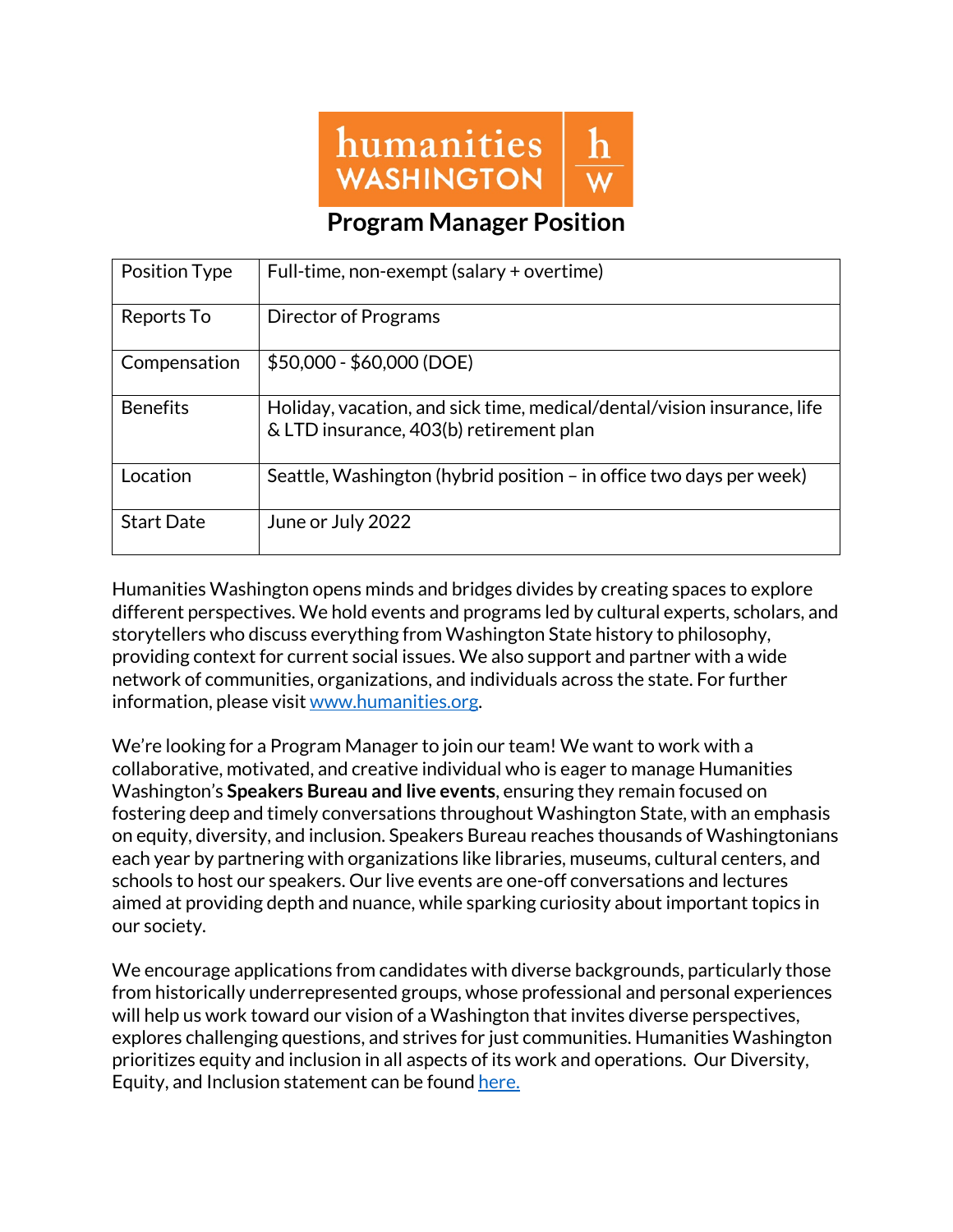# **Essential Responsibilities**

*Speakers Bureau (70%)*

- Manage daily functioning of the program, including communicating with Speakers, hosts, and other partners.
- Conduct outreach to communities and organizations, especially those in rural areas, including proactive communications, presentations, and some in-state travel.
- Work closely with a roster of 30+ artists, journalists, historians, philosophers, and other humanities experts to reach every county of Washington state.
- Coach Speakers on topics such as public speaking, effective outreach, and presentation design as needed.
- Build partnerships with key organizations such as the Washington Library Association, Washington Museum Association, and Washington History Day
- Conduct outreach to legislators and help nurture ongoing legislative relationships.
- Lead statewide search for new Speakers every two years, including managing the review process.
- Create and update program materials, including brochures, website content, social media posts, and email communications in collaboration with the Director of Communications and Content.
- Collaborate with Director of Programs to develop and implement strategies to reach new audiences, partners, and speakers.
- Maintain and track program records, budget, and impact in Salesforce.
- Collaborate with Chief Financial Officer and Chief Resource Development Officer to identify potential funding sources and ensure timely and accurate reporting of program data to funders.
- Collaborate with Director of Communications to provide platforms with content related to Speakers Bureau and Live Events, including program materials, brochures, website content, social media posts, and email communications.
- Manage evaluation efforts and implement responsive changes to the program as necessary.

#### *Live Events and Special Projects(30%)*

- Design and lead the planning of live special events across Washington, aimed at a general audience.
- Collaborate with the Director of Programs to curate relevant and meaningful topics and discussions on humanities topics, including cultural issues, politics, history, ethics, religion, art, and more.
- Research and convene humanities experts, including nationally-known figures.
- Build and manage relationships with partner institutions to produce and publicize events.
- Manage event logistics, including communicating with panelists, ensuring ADA compliance, and booking venues.
- Writing engaging and clear event descriptions.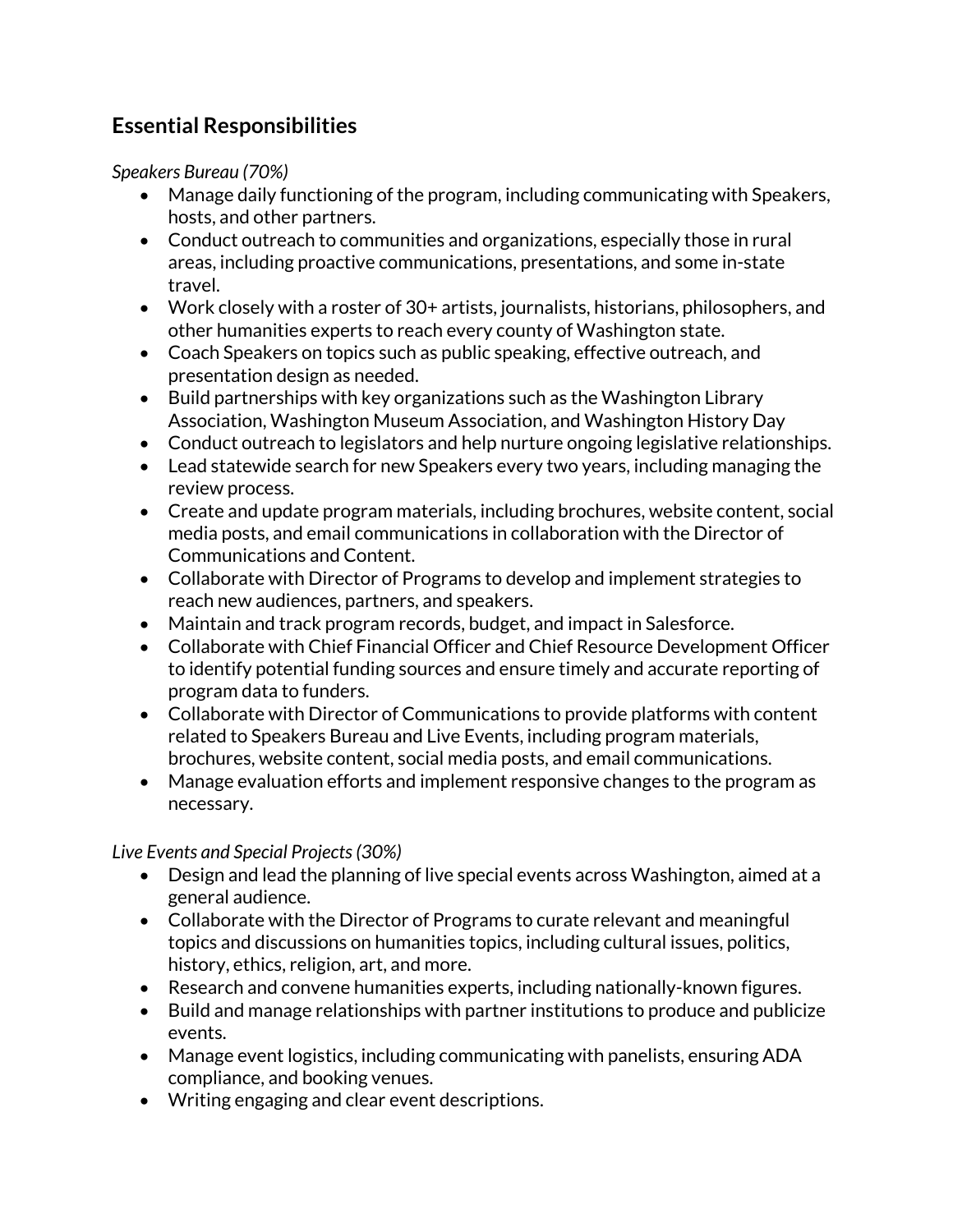- Collaborate with Director of Programs on special projects as assigned (for example, new projects related to grant-funded opportunities or rapid-response programming for emerging topics).
- Manage evaluation efforts and implement responsive changes to the program as necessary.

## **Qualifications**

The ideal candidate will possess the following qualifications and behavioral competencies:

- Demonstrated commitment to equity, diversity, and inclusion.
- Two years working in a non-profit context, the public humanities, program management, or equivalent combination of education, training, and/or experience.
- Enthusiasm for and understanding of the humanities and the important role it plays in the cultural sector and communities in general.
- An eye for topics, content, and speakers that are engaging to the public and intellectually rigorous.
- Sensitivity to different cultures, backgrounds, and beliefs.
- Creative, intrepid, and oragnized individual who can work independently, set and meet goals, and manage multiple projects.
- Track record of managing complex projects with several stakeholders.
- Excellent communicator and strong interpersonal skills, including the ability ensure partners, audiences, and other stakeholders feel informed and respected.
- Robust verbal, writing, communication, and problem-solving skills.
- Competency with Microsoft Office Suite.

## **Work Structure**

This is a full-time, non-exempt position, working 40 hours per week, with a salary range of \$50,000 – \$60,000. Salary offer will be dependent on experience. We believe in work-life balance and are committed to keeping the workload in alignment with the listed hours

## **Our Hiring Process**

We will review applications on a rolling basis until the position is filled. The hiring process will include Zoom interviews with Humanities Washington staff members and a reference check.

Humanities Washington is an Equal Opportunity Employer (EOE). Qualified applicants are considered for employment without regard to age, race, color, religion, sex, national origin, sexual orientation, gender identity, disability, veteran status, or any other class protected by law. Assistance and/or reasonable accommodations during the application process are available to individuals upon request. To request assistance or accommodation, please contact info@humanities.org.